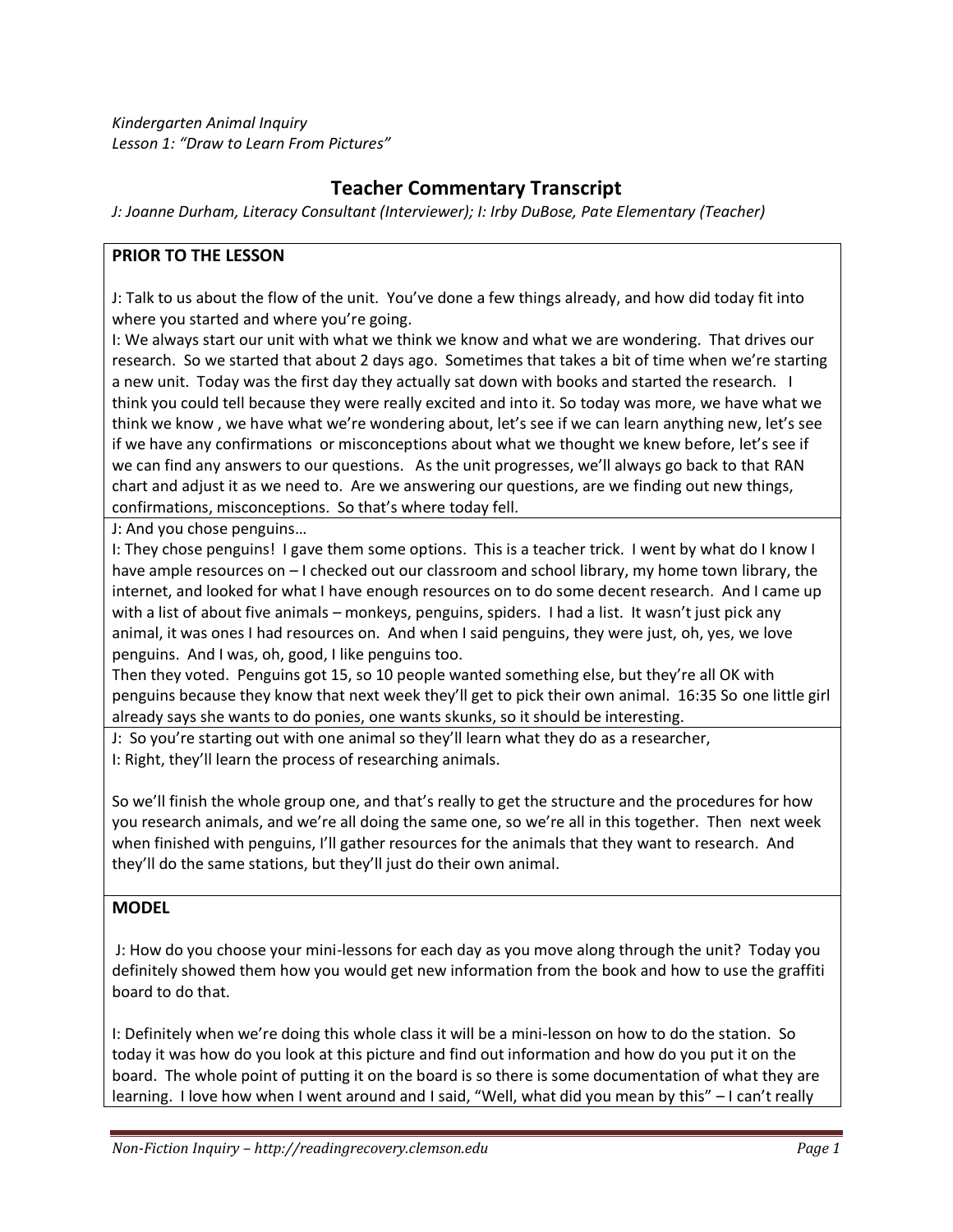tell what it is, but he can say, "That's the Daddy sitting on the egg," or "That's the brown penguin because they're different colors." Something that they've put on that board to help them remember what they've learned. So first part of the unit is review of the stations. Mini-lessons are based on what I see. Like one time I did a mini-lesson on not copying. When we started graffiti board, they think they are supposed to just copy the pictures, they aren't quite getting that they're supposed to learn, and interpret and put what they are learning. So a mini-lesson I've done with graffiti board is we're not copying the words, we're not copying the pictures, we're looking at them and interpreting them and putting on the board what we've learned. That happened, the first time we did it they were just copying these words, and I was, "Oh, no!" So then I took a step back and I said, remember, we're not copying, we're researching, so we have to look and interpret ourselves. J: And your modeling really helped with that.

## **GUIDED PRACTICE 2**

J: When the kids are turning and talking, then you're listening and finding what could be good examples for the class? Is that how you think about it?

I: Right. And I'm always going back to that chart, because I think that RAN chart is such a good display for our learning. So today whenever I showed them a picture and when one group had a good question, I went ahead and added it. I thought it was something good for everyone to know and to hear.

J: And when you had one little boy share that the baby gets out of the egg with its beak, you probably had a conversation with him that helped him articulate that, right?

I: Yes

J: So they can see what new learning looks like.

I: And that was a good example where he looked at it and I knew they had had a question of how do they get out of the eggs, and so that was where we looked at it and then I took them to the words, and we read the words. When there's some adult support, I think it's OK to read the words to them so that's how they learn. So I said, "Let me read this to you and see what you get out of it." And he said, "Oh, they use their beaks

J: That's great. You're showing them how people learn. You start with the picture but the words are going to give you more information so you understand better whether you're right or wrong.

#### **INDEPENDENT PRACTICE 1**

J: So when you're conferring with them, talk about what you do, what you're thinking about. I: I'm seeing what they're doing, are they looking at pictures, and I'm talking to them about what are they seeing. If they've already drawn, I ask them can you tell me what you've learned. I'm seeing if they are getting information, are they learning anything. Some of them might need some help looking at the picture and learning, some might need help clarifying some things. One thing I don't want them to do through this is learn wrong information. So if they think something is a shark and it turns out it's actually a whale, I want to clarify that it's a whale. So that's what I'm doing – seeing what the kids are doing and going off of there. Kind of just what help do they need through the process. Do they need me to help them with how to look at the picture, do they need me to help them put it on the board, do they just need to talk it out, whatever they need is what I'm here for.

One little boy noticed that the momma's leaving, and the daddy's sitting on the egg. So that could be a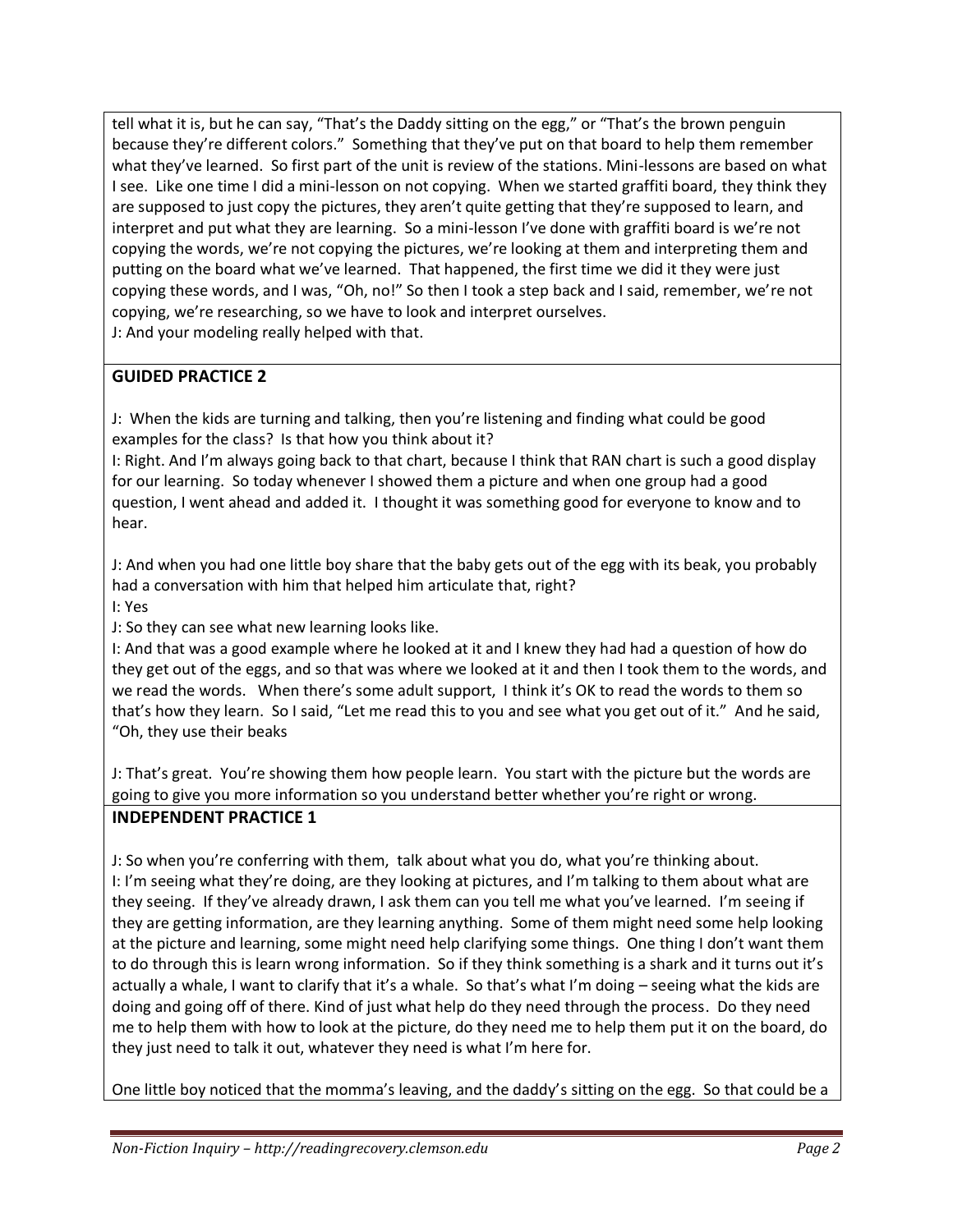conversation they have together, and share what they're finding. Here in my book it shows this, and she can say, oh, ok. I love how the research puts it in their hands. The kids are more than capable of teaching each other this stuff. I don't need to say, "No, it wasn't this, the little boy who found it, he can tell her. That really builds their confidence, it really does. They are really capable of teaching themselves this stuff, if you have the right materials and the right support.

### **SHARE**

J: In preparation for the sharing, I noticed that you called on specific kids when they came back. Talk about what you try to accomplish in the sharing.

I: I try to pick children to share that have found an answer to a question the group had, or clarified something we were thinking, have a misconception or confirmation. And some of the things that they were sharing were just smart, new things that would be great for our new learning chart. So I try to pick children to share who can really add to our charts and to our learning. There was so much and we didn't have time to share it all. The beauty of this kind of environment, is that they will research penguins again tomorrow , so they will have a chance again. It's not a one day, one time kind of thing.

That's why I gave them a chance to turn and talk first, and then picked just a few that I thought would be great for the whole class to hear.

#### **CLOSURE**

J: And what are you accomplishing when you go back to the charts and move them into confirmations and misconceptions?

I: When we began these units, it takes them some time to get that it's what we think we know, we don't know it until we've researched it. So moving it - were we right, were we wrong, it's helping them see that as researchers we have these ideas, but we don't really know if it's right or wrong until we research it. Same thing as an adult. I might have ideas about things, but it's not til we get down and start researching that we can either confirm it or call it a misconception. So I'm trying to have them see that what they think they know is great, but it's really whenever we get into these nonfiction books or watch these videos, that we can either confirm it or say it wasn't quite right.

I: I love that, like one little girl said, "Well, we can be wrong, but it's OK." I want them to understand, like as a adult, it's great to think you know something, but when you're learning, that how we learn. You may think you know something and then you find out differently. I want them to understand that a misconception means we weren't right but that's ok, it means we were learning.

J: It means we were learning, exactly.

We thought we knew something, and guess what, we learned something new.

I: We learned something new.

#### **REFLECTIONS AND NEXT STEPS**

J: anything puzzling you or confusing today about what they did?

I: They all pretty much did what the goal was.

I guess I was a little puzzled by some who needed more support. Some who I didn't think would need so much support were flipping pages and telling me the story instead of what she learned, so I thought I need to talk with them about the difference between this research and a picture walk. So that could be a mini-lesson for next time.

J: Finally, any tips for people who are doing this type of work with Kindergarten kids?